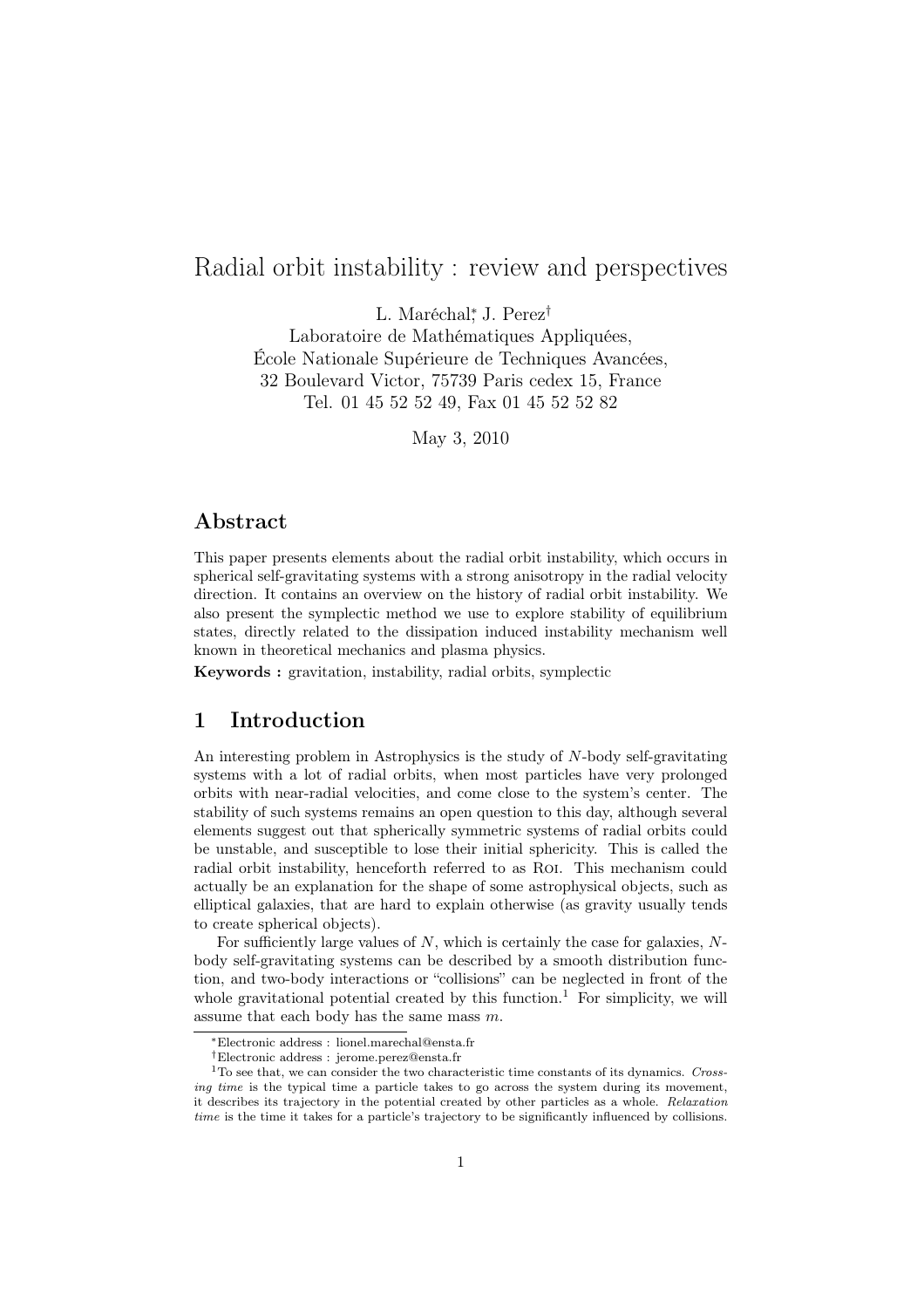Combining the Vlasov equation (describing how a distribution function evolves in time in a given potential when collisions are neglected) and the Poisson equation (giving the potential created by this very function), we get the Vlasov– Poisson system :

$$
\begin{cases} \frac{\partial f}{\partial t} + \frac{\mathbf{p}}{m} \cdot \nabla_{\mathbf{q}} f - m \nabla_{\mathbf{q}} \psi \cdot \nabla_{\mathbf{p}} f = \frac{\partial f}{\partial t} + \{f, E\} = 0\\ \psi(\mathbf{q}) = -Gm \int \frac{f'}{|\mathbf{q} - \mathbf{q}'|} d\Gamma' \end{cases} \tag{1}
$$

Here,  $d\Gamma$  is a shorthand for  $d^3\mathbf{q}d^3\mathbf{p}$ , and the notation  $a'$  does not denote a derivative of a, but instead the value  $a(\mathbf{q}', \mathbf{p}', t)$  (for any variable a). E is the average energy per particle  $E(\mathbf{q}, \mathbf{p}, t) := \frac{\mathbf{p}^2}{2m} + m\psi(\mathbf{q})$  (or one-particle Hamiltonian).

Spherically symmetric, stationary solutions to this system can be either isotropic in velocity space, in which case the distribution function can be written as a function of the energy per particle alone,  $f = f_0(E)$ ; or, in the case where velocity distribution is not isotropic, as a function of energy and kinetic momentum  $f_0(E, L^2)$  (see for example Perez, Alimi, Aly, and Scholl, 1996).<sup>2</sup>

Considering the amount of work done about radial orbit instability (Roi) over the years, and the importance of this concept, we felt it was necessary to do a complete timeline of publications about it; this will be the second part of the present paper. In a third part, we will present the symplectic method that we use to study the stability of self-gravitating systems, and its prospects on the study of radial orbit instability.

### 2 Historical overview of radial orbit instability

### 2.1 The pioneers

The first important work published about Roi is an analytical result by Antonov (1973). It establishes a differential system for a given "displacement" of orbits and the corresponding Poisson equation, in the limit case of radial orbits. Instability of the system is then proved by constructing a strict Lyapunov function for this system, although the proof is unclear.

The same year, Hénon (1973) published one of the first numerical simulations of the problem, using  $N = 1000$  spherical shells. Isotropic, polytropic models  $f(E) \propto E^n$  were found to be stable (as it was obtained by Antonov in the 60s), whereas anisotropic systems, for generalized polytropes  $f(E) \propto E^{n} L^{2m}$ , were found to become unstable when  $m \rightarrow -1$ , which corresponds to a system with more and more radial orbits. The method does not allow to see the effect on the position space (the famous "bar"). This article made no reference to the work of Antonov.

A contrary result was published by the French team of Gillon, Doremus, and Baumann (1976). Using water bag methods (decomposing distribution functions

A calculation, based on the velocity change during an encounter and the typical number of encounters during one crossing, shows (see for instance Binney and Tremaine (2008), chapter 1.2.1.) that relaxation time is typically of order  $\frac{N}{\ln N}$  larger than crossing time. This means that for durations comparable to the crossing time, the effect of collisions can legitimately be neglected.

<sup>&</sup>lt;sup>2</sup>Conversely, a distribution function  $f_0(E)$  describes indeed an isotropic, spherically symmetric equilibrium, and  $f_0(E, L^2)$  a spherically symmetric, anisotropic equilibrium.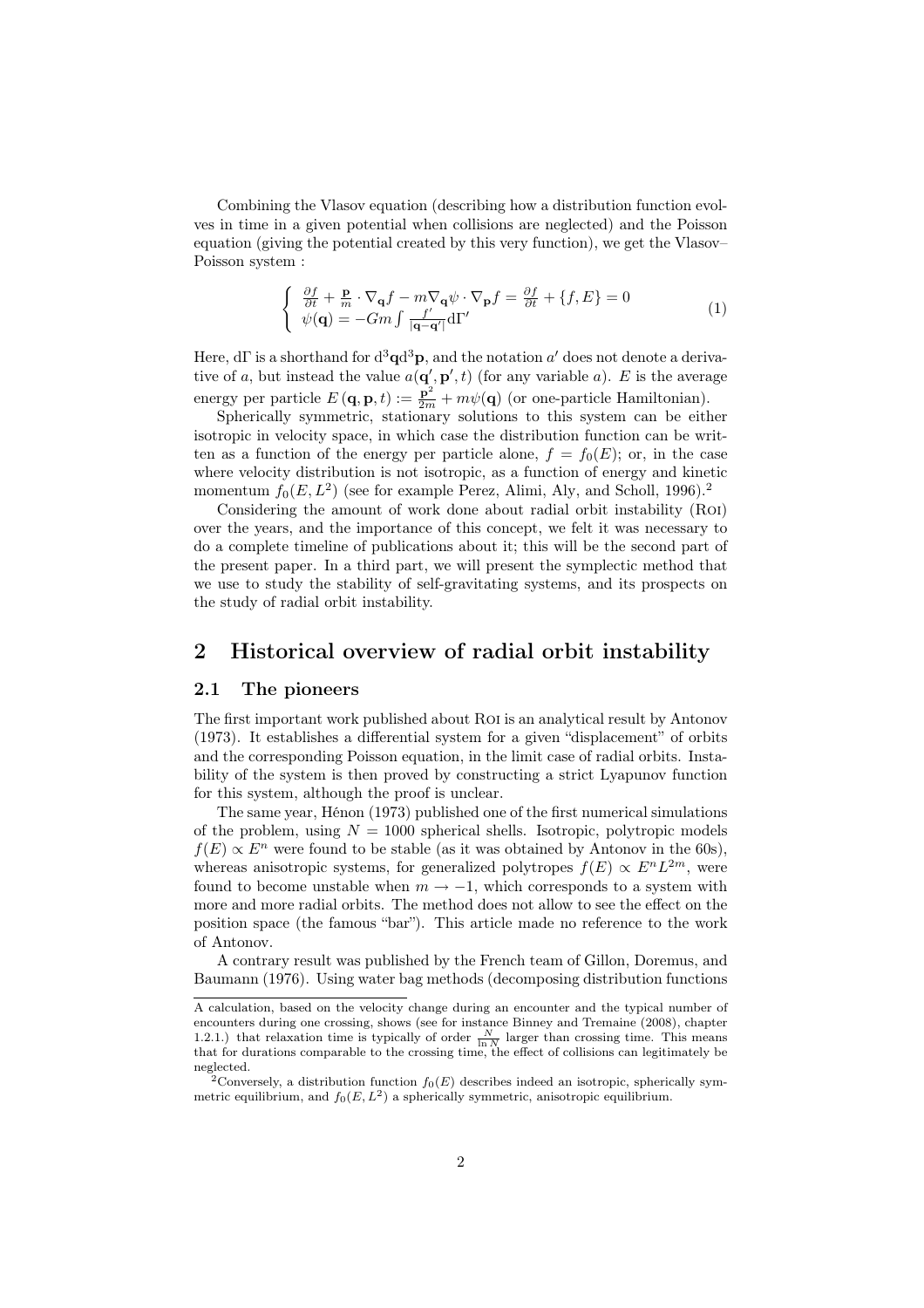as a sum of functions constant over phase space domains),<sup>3</sup> they predicted that all self-gravitating systems  $f(E, L^2)$  were stable against non spherical perturbations.

### 2.2 Subsequent advances

In the eighties, Polyachenko and Shukhman (1981) proposed a matrix formulation of the stability problem, based on a Fourier series decomposition of perturbations; this allows them to prove that models of the form  $f(E - \frac{\lambda L^2}{r_o^2})$ (later called Ossipkov–Merritt models) are unstable if  $r_a^2$  is sufficiently small. The article unfortunately isn't very clear either, but the result is contrary to Gillon et al. and confirms Antonov and Hénon. This article also presents an often-quoted stability criterion, stating that radial orbit instability occurs when  $\frac{2T_r}{T_\perp} > 1.75 \pm 0.25$ ,  $T_r$  and  $T_\perp$  being respectively the system's total radial and orthogonal kinetic energies.

The first full, realistic numerical survey of the problem of gravitational collapse was realized by van Albada (1982). This survey considers sets of  $N = 5000$ particles, for different initial conditions : homogeneous spheres and systems made of smaller homogeneous spheres (clumps), for different speed distributions determined by the initial virial ratio. The results are clear : while collapsing homogeneous spheres are not affected by radial orbit instability, clumped systems with violent collapse (small virial ratio) lead to a triaxial equilibrium. The resulting light and density profiles are compatible with the ones observed on galaxies (the  $r^{1/4}$  law).

One of the first complete studies of instability, both analytical and numerical, was made by Barnes, Hut, and Goodman (1986). Numerical studies with Nbody methods confirm and complete Hénon's results for generalized Plummer models, as well as the Russians' stability criterion. Their analytical explanation for ROI links it to Jeans instability, stellar pressure in the tangential direction would no longer be sufficient to offset the natural tendency of radial orbits to condense.

The next paper on the subject<sup>4</sup> by Merritt and Aguilar  $(1985)$ , focuses on numerical results. It uses N-body simulations with  $N = 5 \cdot 10^3$ , taking as initial conditions "galactic type" density profiles  $\rho(r) \propto (r/r_0)^{-2} (1 + r/r_0)^{-2}$  (the wellknown Jaffe model, compatible with the density profile  $r^{1/4}$ ). These profiles can be converted easily to Ossipkov–Merritt models (which are isotropic near the center and anisotropic towards the borders). The results are that transition between stability and instability is fairly sharp, and happens for  $\frac{2T_r}{T_\perp} \approx 2.5$ , a bit more than predicted by the Russian criterion. However, comparison with a distribution function decreasing in  $E$  and in  $L^2$  seems to point out that the value of  $\frac{2T_r}{T_\perp}$  isn't a reliable stability criterion. The article also puts forward  $\alpha$  (apparently for the first time) the idea that ROI can be useful in explaining galactic formation.

The English team of Palmer and Papaloizou (1987) made a purely analytical study (the first one since the alleged Russian result, disregarding the waterbag

<sup>&</sup>lt;sup>3</sup>Five years earlier, Doremus, Feix and Baumann had obtained the stability of isotropic systems by the same method.

<sup>&</sup>lt;sup>4</sup>It actually references Barnes et al. (1986), in spite of an apparently earlier publication date.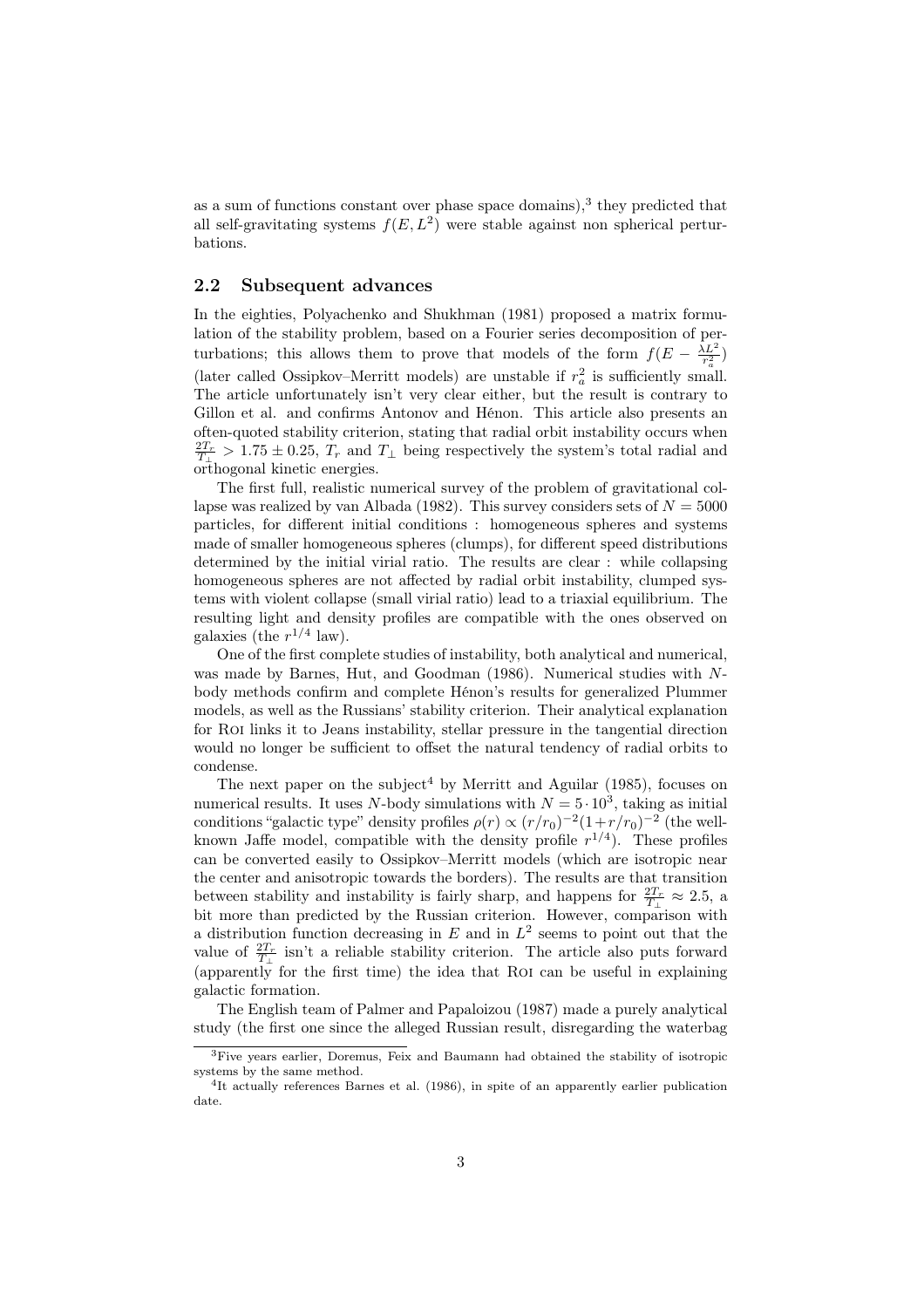result of Gillon et al.) based on a spectral analysis of perturbations, decomposing them once again on a family of orthogonal functions. This study seems to indicate an instability, although is seems very hard to verify. Two other important aspects of this paper are a "demonstration" that the Russian criterion (already shaken by Merritt and Aguilar) is invalid, and a presentation of a new mechanism for instability growth, inspired by a work by Lynden-Bell (1979) : an axisymmetric perturbation of the potential in a spiral galaxy could influence a star's orbit and lengthen it, which tends to align orbits along the perturbation. This effect could play a part in bar formation in spiral galaxies.

A clear synthesis of all those results was made by Merritt (1987), including Lynden-Bell's mechanism, as well as a criticism of Jeans instability mechanism for needing an homogeneous system which is not the case here.

Katz (1991) brought in a new kind of simulations in this context, which showed that "authentic" cosmological simulations with a Hubble flow and merging phases tend to erase traces of possible primordial Roi. The same year, an article by Saha (1991) extended the reach of spectral methods for normal modes to infinite-extension models, which was not the case for previous studies. Still the same year, a study by Weinberg (1991) used the matrix methods initiated by the Russian school of Polyachenko, and found some results again. This analysis was later the subject of a complete article by the Argentine team of Cincotta, Nunez, and Muzzio (1996), who studied transformation of loop orbits into bow orbits, in the style of Lynden-Bell's mechanism and in accordance to the intuition of Merritt (1987).

#### 2.3 A renewed interest

Taking advantage of some of their analytical results, Perez et al. (1996) proposed and tested a new stability criterion for self-gravitating systems based on the nature of the perturbations it is submitted to. This criterion is validated on Ossipkov–Merritt models applied to polytropes, the number of particles involved reaching for the first time reasonable values of  $N \approx 10^4$  for the whole of simulations. In their analytical results, they explain how waterbag methods are lacking in the field of radial orbits, which may explain the now-discredited result of Gillon et al. (1976).

The German team of Theis and Spurzem (1999) undertook an extensive numerical study of Roi, using dedicated "Grape" machines for collapses of Plummer spheres with varying initial temperature. Growth rate of Roi is largely affected by potential softening, and very little by variations of the number of particles. Those simulations highlighted a very long-term evolution (its time scale is relaxation time) of triaxial systems produced by Roi towards a more or less spherical system, an evolution that according to the authors is due to collisions.

A systematic study of gravitational collapse with tests for several numerical parameters  $(N, \text{ softening}, ...)$  by Roy and Perez  $(2004)$  allowed, among other results, to stress that Roi is dependent on the presence of robust inhomogeneities in the precollapse system. Only several-scale collapses can lead to Roi : collapses of homogeneous spheres fail to do so. Those results were completed and refined by Boily and Athanassoula (2006), who showed a small effect of particle number on the final state.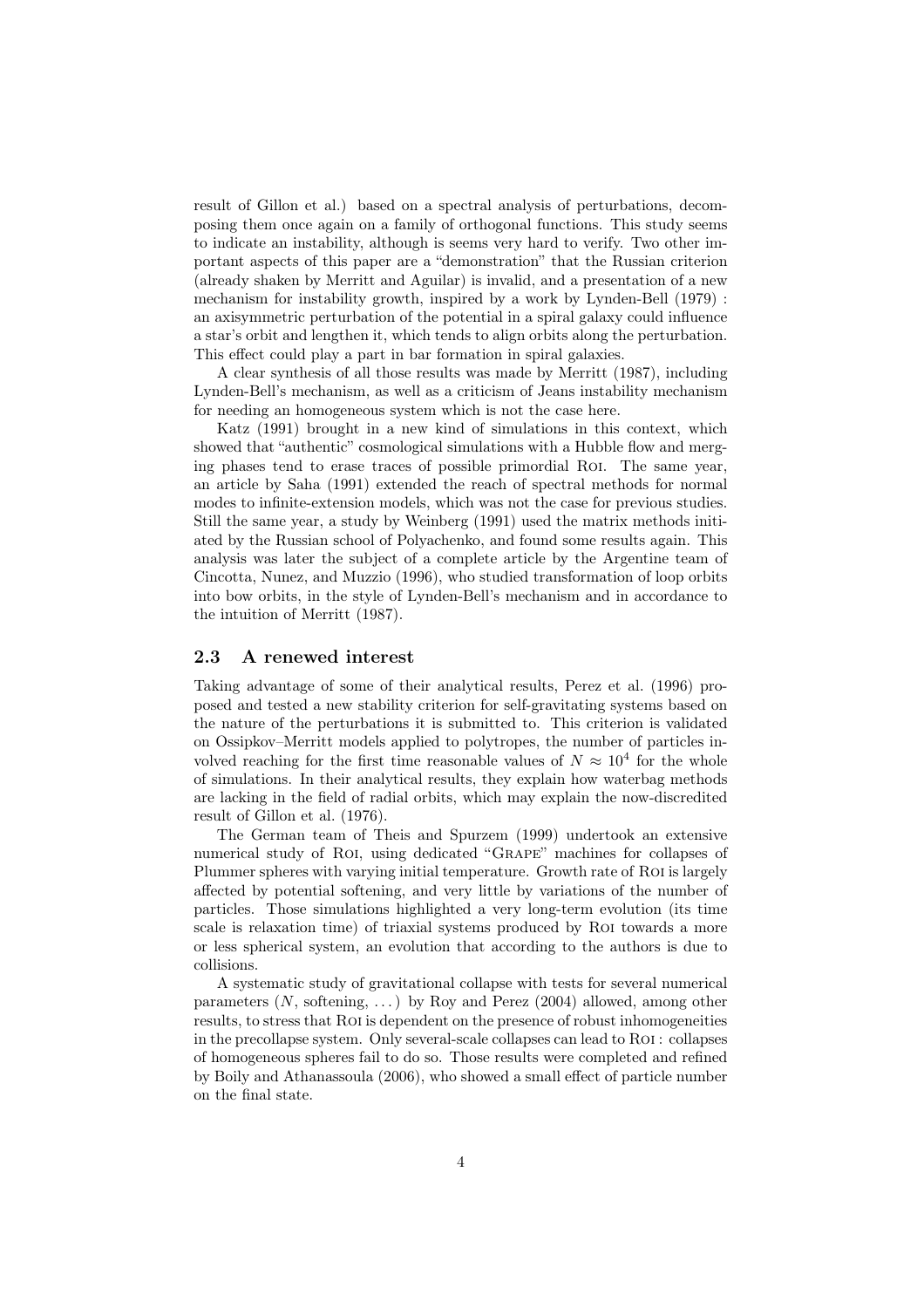Although the role of Roi in structure formation was hurt by the aforementioned work of Katz (1991), complementary analyses by the German team of Huss, Jain, and Steinmetz (1999) and by the Canadian team of MacMillan, Widrow, and Henriksen (2006) observed the result of medium-scale structure formation by collapse experiments, with the possibility of numerically suppressing Roi. Acceptable density profiles are only found when Roi actually takes place during primordial phases; otherwise structure profiles are incompatible with simulations and observations! This gives a new argument for ROI as a fundamental process of structure formation.

A new activity in this domain is rising since 2005, notably from E. Barnes's team. Their articles, notably Barnes, Williams, Babul, and Dalcanton (2005) and Bellovary, Dalcanton, Babul, Quinn, Maas, Austin, Williams, and Barnes (2008), show that Roi not only creates a triaxial system in position space (which was known for a long time), but also creates a spacial segregation in velocity space (with an isotropic center and a radial halo). This segregation could be the root of the universal profile observed in large structures. Follow-up papers, including Barnes, Lanzel, and Williams (2009), indicated that ROI is not found in constant-density collapse, a statement backed up by the Italian team of Trenti and Bertin (2006). This agrees with the previous explanation by Roy and Perez (2004), that Roi does not happen without a primordial equilibrium state caused by a several-scale inhomogeneous collapse.

Lastly, Roi has been observed in a triaxial state by Antonini, Capuzzo-Dolcetta, and Merritt (2009) : it apparently happens when this state is populated with too many "box orbits with predominantly radial motions". The system would then become more prolate, and still triaxial.

As this overview shows, Roi is a phenomenon that has been known for almost 40 years, but still sparks some controversy and contradictory results. It seems to be fundamental in structure formation, yet there are still a lot of unanswered questions on both the physical and the analytical sense. Under which conditions does it happen, if it happens? Can we explain its mechanism? Several tools can be used to study radial orbit systems, and among them, potential energy methods could prove quite useful. We chose to focus on the symplectic method, which will be covered in the next section.

# 3 The symplectic method

#### 3.1 Presentation

The symplectic method is a way of investigating the stability of a steady state against possible perturbations. It was first developed by Bartholomew (1971), though its use in the study of gravitational plasmas is a relatively recent development. See for instance Kandrup (1991).

This method makes use of the Hamiltonian structure of the system under scrutiny. The Vlasov–Poisson system indeed derives from the following Hamiltonian :

$$
H\left[f\right] = \int d\Gamma \frac{\mathbf{p}^2}{2m} f\left(\Gamma, t\right) - \frac{1}{2} G m^2 \int d\Gamma \int d\Gamma' \frac{f\left(\Gamma, t\right) f\left(\Gamma', t\right)}{\left|\mathbf{q} - \mathbf{q}'\right|}
$$

which is just the system's total energy. Note that its functional derivative  $\frac{\delta H}{\delta f}$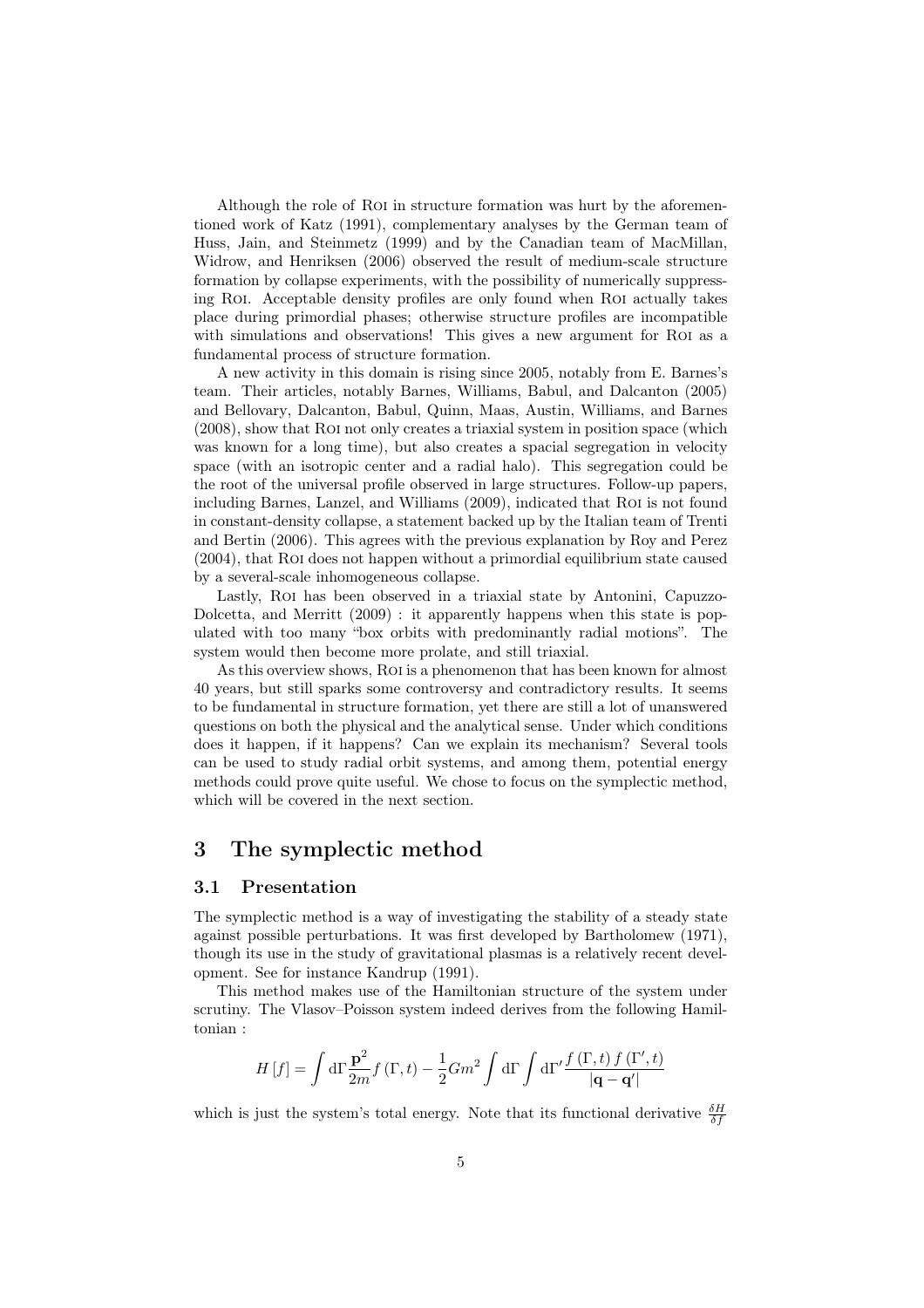is the one-particle Hamiltonian  $E = \frac{\mathbf{p}^2}{2m} + m\psi$ .

This structure allows us to easily compute the time variation of any functional of the distribution function. If  $K[f]$  is a derivable functional of f, then by definition of  $\frac{\delta K}{\delta f}$ :

$$
\frac{\mathrm{d}K[f]}{\mathrm{d}t} = \int \frac{\delta K}{\delta f} \frac{\partial f}{\partial t} \mathrm{d}\Gamma = \int \frac{\delta K}{\delta f} \{E, f\} \mathrm{d}\Gamma \tag{2}
$$

Here, we use the noncanonical Poisson bracket, which was introduced by Morrison and Greene (1980) for studies in hydrodynamics and magnetohydrodynamics (and thus sometimes referred to as the Morrison bracket). For two functionals  $A$  and  $B$  of  $f$ , it is defined by

$$
[A, B] (f) := \int f \left\{ \frac{\delta A}{\delta f}, \frac{\delta B}{\delta f} \right\} d\Gamma
$$

Then, from (2) it follows that

$$
\frac{\mathrm{d}K[f]}{\mathrm{d}t} = -\int f\left\{\frac{\delta H}{\delta f}, \frac{\delta K}{\delta f}\right\} \mathrm{d}\Gamma = [K, H](f) \tag{3}
$$

As shown by Kandrup (1991), all physical perturbations  $f^{(1)}$  that  $f_0$  can receive may be written in the form :

$$
f^{(1)}(\Gamma, t) = -\{g, f_0\}
$$

 $g$  is called the *generator* of the perturbation. We denote as  $G$  the following operator :

$$
G[f]:=\int fg\mathrm{d}\Gamma
$$

Writing perturbations in this form allows us to compute the energy variation. A first-order calculation shows that

$$
H^{(1)}[f_0] = [G, H](f_0) = -\int g\{f_0, E\}d\Gamma = 0
$$

Since  $f_0$  is a steady state,  $\{f, E\} = 0$  so the energy variation is zero at first order. This corresponds to the classic definition of an equilibrium, .

The second-order variation is

$$
H^{(2)}[f_0] = [G, [G, H]] (f_0)
$$

The complete calculation of  $H^{(2)}$  is then possible.

$$
[G,H](f) = \int f\{g,E\} \mathrm{d}\Gamma
$$

>From the expression of E, we get directly  $\frac{\delta E'}{\delta f} = -\frac{Gm^2}{|\mathbf{q}-\mathbf{q}'|}$ . It leads to

$$
\frac{\delta[G,H]}{\delta f} = \{g, E\} + \int f' \left\{ g', -\frac{Gm^2}{|\mathbf{q} - \mathbf{q}'|} \right\} d\Gamma'
$$

$$
= \{g, E\} + \int \frac{Gm^2}{|\mathbf{q} - \mathbf{q}'|} \{g', f'\} d\Gamma'
$$
(4)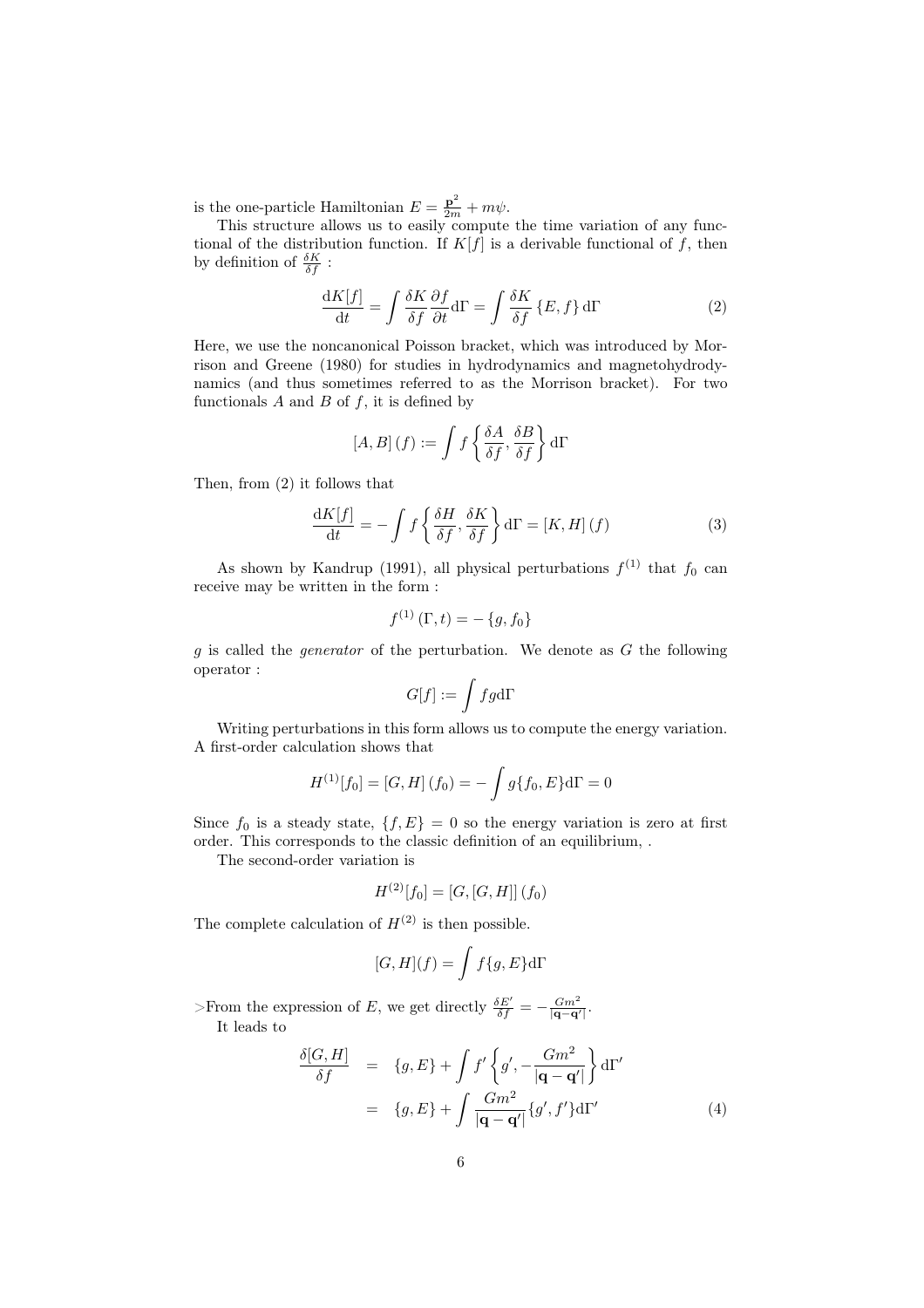>From this, computing  $H^{(2)}$  is easy :

$$
H^{(2)}[f_0] = -\int \frac{\delta[G, H]}{\delta f} \Big|_{f=f_0} \{g, f_0\} d\Gamma
$$
  
= 
$$
-\int \left( \{g, E\} + \int \frac{Gm^2}{|\mathbf{q} - \mathbf{q}'|} \{g', f'_0\} d\Gamma' \right) \{g, f_0\} d\Gamma
$$
  
= 
$$
-\int \{g, E\} \{g, f_0\} d\Gamma - Gm^2 \iint \frac{\{g, f_0\} \{g', f'_0\}}{|\mathbf{q} - \mathbf{q}'|} d\Gamma d\Gamma' \quad (5)
$$

This method is a very powerful one, since it allows us to obtain  $H^{(2)}$  efficiently in a very general case. Most methods to compute energy variation due to a perturbation require the knowledge of the system's actual geometry, that is to say  $f_0(\mathbf{r}, \mathbf{v})$  and  $\psi(r)$ , which are difficult to obtain knowing only  $f_0(E, L^2)$ (except in some particular cases). With this method, we do not need to know the system's geometry to compute the energy variation.

### 3.2 Stability criterion

In the classic case of one particle influenced only by conservative forces, the stability of an equilibrium is directly linked to the sign of the second-order energy variation : if it is positive semi-definite, then the equilibrium is stable; otherwise it is unstable. In the previous part, we derived the second-order energy variation around an equilibrium state : its sign should provide a criterion to know whether it is stable or unstable. Unfortunately, in more general cases, this is not so simple.<sup>5</sup>

In the case where  $H^{(2)} > 0$  for all generators q, then there is a definitive result by Bartholomew (1971), which proves that the system is stable. The symplectic method at least allows to prove the stability of an equilibrium. However, in the case where there are generators q such that  $H^{(2)} < 0$ , there is no definite proof of instability, at least not without more hypotheses.

An important mathematical result was given by Bloch, Krishnaprasad, Marsden, and Ratiu (1994), in a quite general case. Consider a Hamiltonian system with finite dimension, that is initially at equilibrium. Then we suppose there exists a negative energy mode. In this case, Bloch et al. proved that with the addition of dissipation, the equilibrium becomes spectrally unstable, from which follow linear and nonlinear instability. This kind of instability can be called a dissipation-induced instability.

As the Vlasov–Poisson is infinite-dimensional, this result doesn't directly apply to our problem. More recent works by Rouslan and Marsden (2009) on the infinite dimensional case seem to indicate that it works in the same way; there is no general proof yet, but a result seems likely in the near future.

The previous method allows us to retrieve previous results much more easily. In the isotropic case  $f_0(E)$ , this method proves stability against all perturbations provided that  $\partial_E f_0 < 0$ . In the anisotropic case  $f_0(E, L^2)$ , it proves (with the same condition  $\partial_E f_0 < 0$ ) stability against all so-called preserving perturbations, *i.e.* perturbations that verify  $\{q, L^2\} = 0$ , see ?.

<sup>5</sup>An example is the case of a charged particle in a negative harmonic potential, with a strong enough magnetic field. This example will be covered in more details in a future paper (Maréchal and Perez, 2009).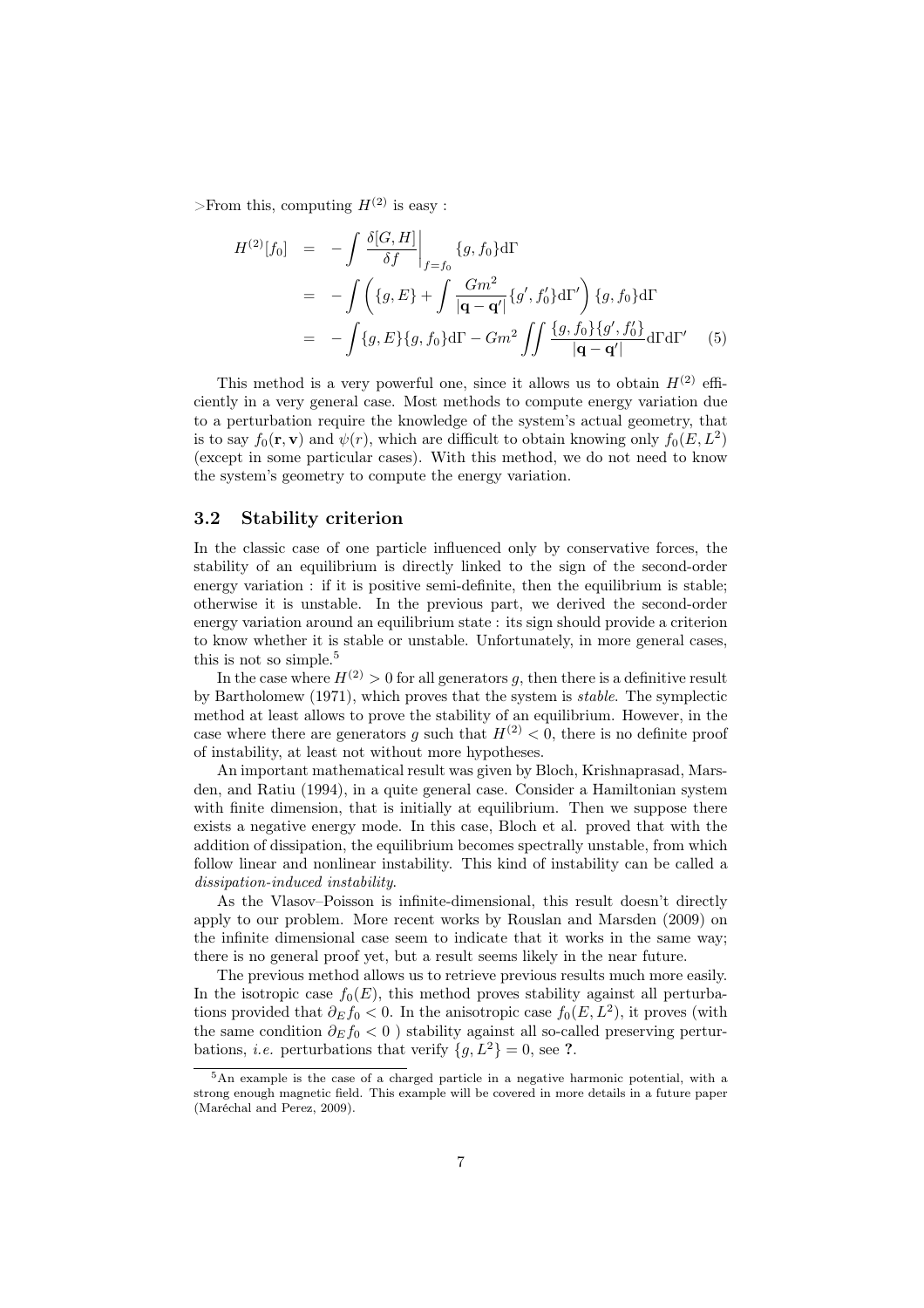#### 3.3 Perspectives for radial orbits

A system with nearly radial orbits can be easily described with the previous formalism, as  $f_0(E, L^2) = \varphi(E) \delta(L^2)$  with  $\delta$  a function that selects values near 0 (for instance a Dirac distribution). In this case, it is possible to show that for a sufficiently selective function, there are negative energy modes. The details are to be published in a future article (Maréchal and Perez, 2009, soon to be submitted).

The idea is that  $H^{(2)}$  has two main components :

$$
H^{(2)} = \underbrace{-\int \{g, E\} \{g, f\} d\Gamma}_{(A)} \underbrace{-Gm^2 \iint \frac{\{g, f\} \{g', f'\}}{|\mathbf{q} - \mathbf{q}'|} d\Gamma d\Gamma'}_{(B)}
$$

The term  $(A)$  mostly corresponds to kinetic energy variation, while  $(B)$  corresponds to potential energy variation. For a distribution function that is sufficiently radial, it is possible to show that there is a class of generators  $q$  breaking spherical symmetry, such that  $(A)$  is negligible in front of  $(B)$ . The latter is negative, as the integral of a function against its own Laplacian. This proves the existence of negative energy modes.

### 4 Conclusion

We have shown a criterion to discuss the stability of Hamiltonian systems, and used it in the case of self-gravitating systems such as star clusters or galaxies, thanks to the the fact that Vlasov–Poisson is a Hamiltonian system. This criterion works on initial equilibrium states. The addition of dissipation seems to imply an instability if a steady state has negative energy modes. Apparently, systems populated with radial orbits have negative energy modes, which would mean they are unstable and susceptible to lose their spherical symmetry, triggering radial orbit instability.

It may be possible to give a physical interpretation of this result. Radial orbits have no tangential velocity, so they do not precess around the system center; instead they are confined on a line. Bringing the orbits closer is be possible, as they do not precess, and it leads to a lower energy state as the stars would be on average closer to each other than before. If a direction had a higher than average density, other orbits would tend to align in this direction, in a lower energy state; those orbits would bring on others, and so on, leading to an instability. This process would not be possible if the stars cannot dissipate energy; hence the necessity of dissipation to insure that radial orbit instability takes place.

### References

- F. Antonini, R. Capuzzo-Dolcetta, and D. Merritt. A counterpart to the radialorbit instability in triaxial stellar systems. Mon. Not. R. Astr. Soc., pages 1180–+, August 2009. doi: 10.1111/j.1365-2966.2009.15342.x.
- V. A. Antonov. On the instability of stationary spherical models with purely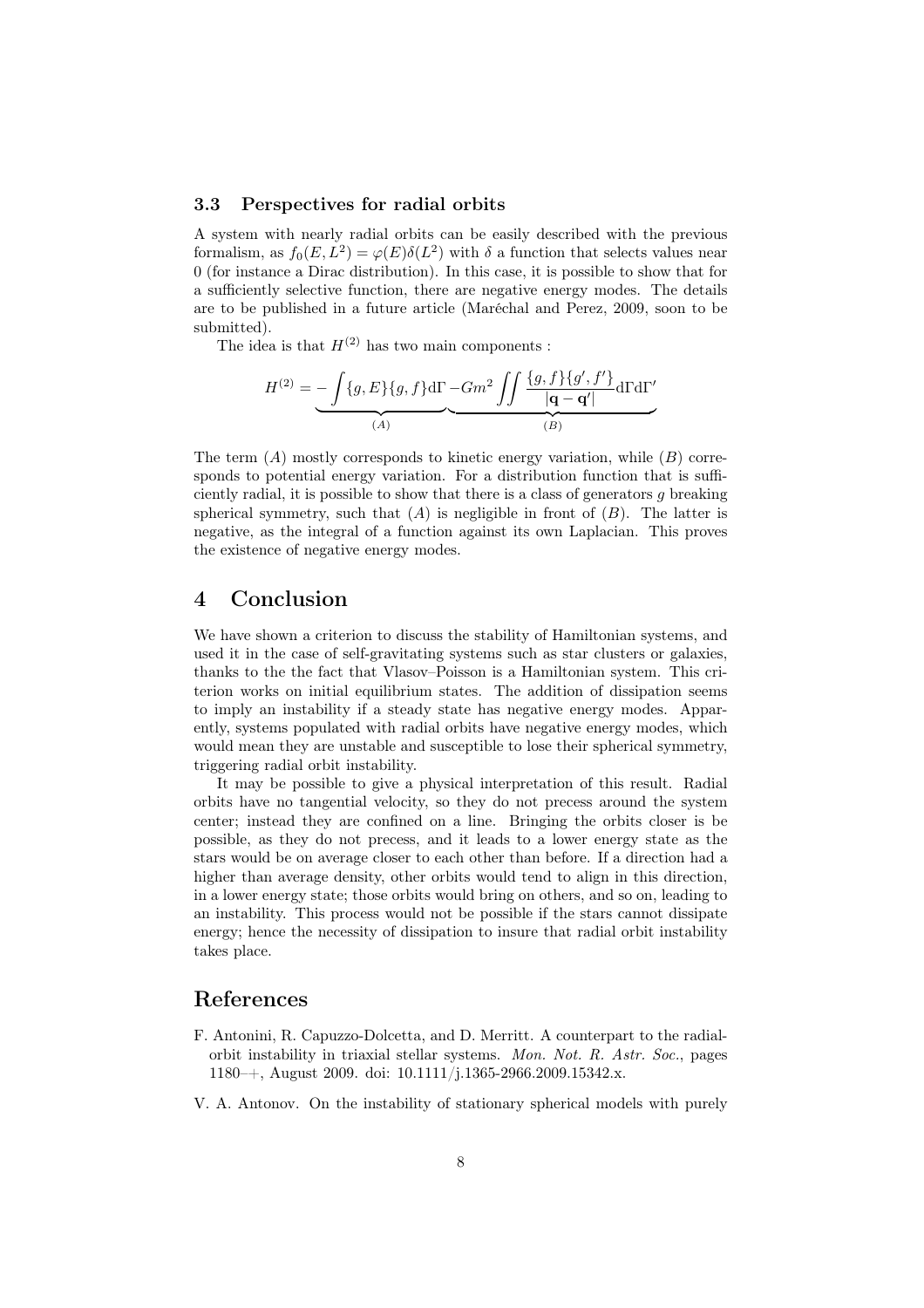radial motions. In Dynamics of Galaxies and Star Clusters, pages 139–143, translated in de Zeeuw (1987), 1973.

- E. I. Barnes, L. L. R. Williams, A. Babul, and J. J. Dalcanton. Scale Lengths in Dark Matter Halos. ApJ, 634:775–783, November 2005. doi: 10.1086/497066.
- E. I. Barnes, P. A. Lanzel, and L. L. R. Williams. The Radial Orbit Instability in Collisionless N-Body Simulations. ApJ, 704:372–384, October 2009. doi: 10.1088/0004-637X/704/1/372.
- J. Barnes, P. Hut, and J. Goodman. Dynamical instabilities in spherical stellar systems. ApJ, 300:112–131, January 1986. doi: 10.1086/163786.
- P. Bartholomew. On the theory of stability of galaxies. Mon. Not. R. Astr. Soc., 151:333–+, 1971.
- J. M. Bellovary, J. J. Dalcanton, A. Babul, T. R. Quinn, R. W. Maas, C. G. Austin, L. L. R. Williams, and E. I. Barnes. The Role of the Radial Orbit Instability in Dark Matter Halo Formation and Structure. ApJ, 685:739–751, October 2008. doi: 10.1086/591120.
- J. Binney and S. Tremaine. Galactic Dynamics. Princeton University Press, 2008.
- A.M. Bloch, P.S. Krishnaprasad, J.E. Marsden, and T.S. Ratiu. Dissipation induced instabilities. Ann. Inst. Henri Poincaré, 1994.
- C. M. Boily and E. Athanassoula. On the equilibrium morphology of systems drawn from spherical collapse experiments. Mon. Not. R. Astr. Soc., 369: 608–624, June 2006. doi: 10.1111/j.1365-2966.2006.10365.x.
- P. M. Cincotta, J. A. Nunez, and J. C. Muzzio. On the Radial Orbit Instability. ApJ, 456:274–+, January 1996. doi: 10.1086/176647.
- P. T. de Zeeuw, editor. Structure and dynamics of elliptical galaxies; Proceedings of the IAU Symposium, Institute for Advanced Study, Princeton, NJ, May 27- 31, 1986, volume 127 of IAU Symposium, 1987.
- D. Gillon, J. P. Doremus, and G. Baumann. Stability of self-gravitating systems with phase space density - A function of energy and angular momentum for aspherical modes. Astron. & Astroph., 48:467–474, May 1976.
- Michel Hénon. Numerical Experiments on the Stability of Spherical Stellar Systems. Astron. & Astroph., 24:229–+, April 1973.
- A. Huss, B. Jain, and M. Steinmetz. How Universal Are the Density Profiles of Dark Halos? ApJ, 517:64–69, May 1999. doi: 10.1086/307161.
- H. E. Kandrup. A stability criterion for any collisionless stellar equilibrium and some concrete applications thereof. ApJ, 370:312–317, March 1991.
- N. Katz. Dissipationless collapse in an expanding universe. ApJ, 368:325–336, February 1991. doi: 10.1086/169696.
- D. Lynden-Bell. On a mechanism that structures galaxies. Mon. Not. R. Astr. Soc., 187:101–107, April 1979.